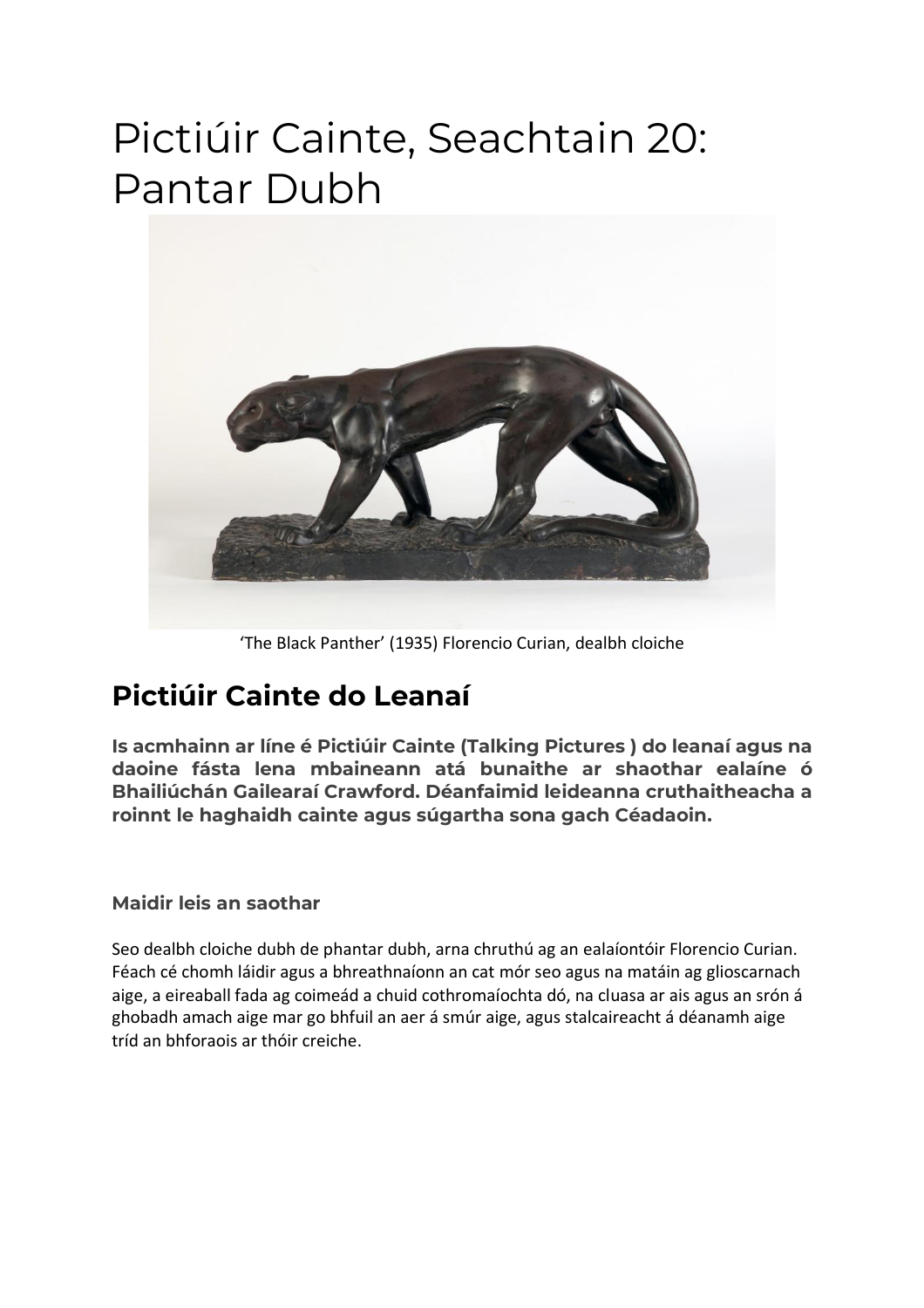

#### **Fíricí maidir leis an bPantar Dubh**

Sé 'Pantar Dubh' an t-ainm a thugtar ar iaguar dubh i Meiriceá nó ar liopard dubh san Áise agus san Afraic. Tugtar 'taibhse na foraoise' ar an Pantar Dubh, mar úsáideann sé a dhath dorcha chun á cheilt ó ainmhithe eile agus é ag fiach go ciúin san oíche. Tá éisteacht anghéar aige achomh maith le radharc géar na súl agus giall láidir chun cabhrú leis a chuid bia a chogaint. Tá an pantar dubh iontach ag an snámh agus ag dreapadh na gcrann agus is féidir leis léim suas le 20 troigh chun a gcreach a ghabháil. I measc a chuid creiche tá ainmhithe móra cosúil le moncaithe agus fianna, agus ainmhithe beaga cosúil le coiníní agus éin.

#### **Tráth na gCeist maidir leis na gCat Móra**

An féidir leat ainm a chur leis na cait go léir thíos? Beidh na freagraí le fáil in eagrán na seachtaine seo chugainn de Pictiúir Cainte,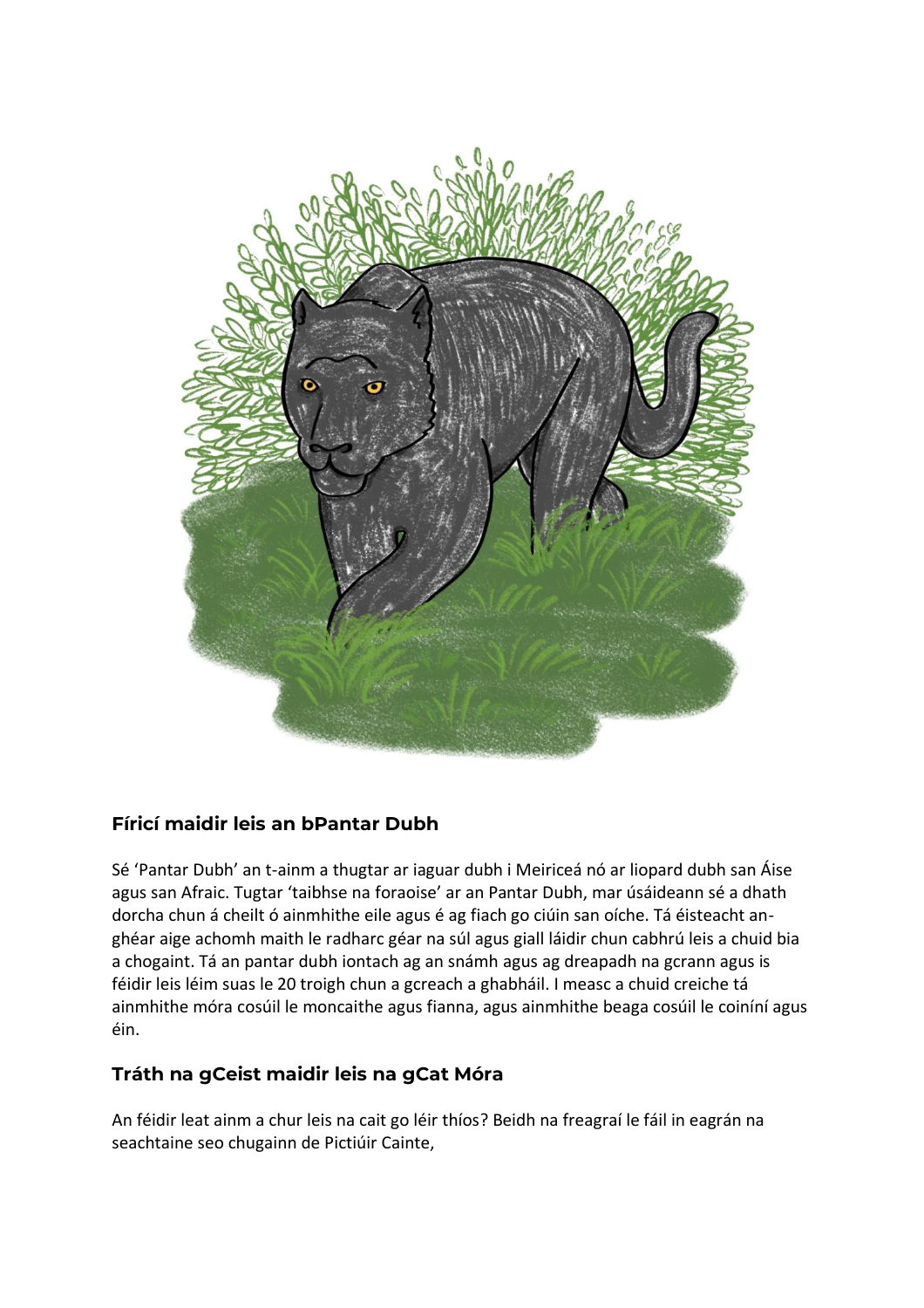

# Can you name them all ?



An bhfaca tú riamh aon cheann de na cait seo i bpáirc zú nó fiadhúlra nó san fhiántas? Nó b'fhéidir i do theach féin!

An gceapann tú gur smaoineamh ciallmhar é barróg a thabhairt dá leithéid cait?

Cén sórt fuaime a dhéanann siad, dar leat?

Cén fáth a bhfuil dathanna agus marcálacha éagsúla orthu?

Cén fáth go bhfuil guairí leicinn ag gach ceann acu?

Cad a itheann siad don dinnéar, dar leat?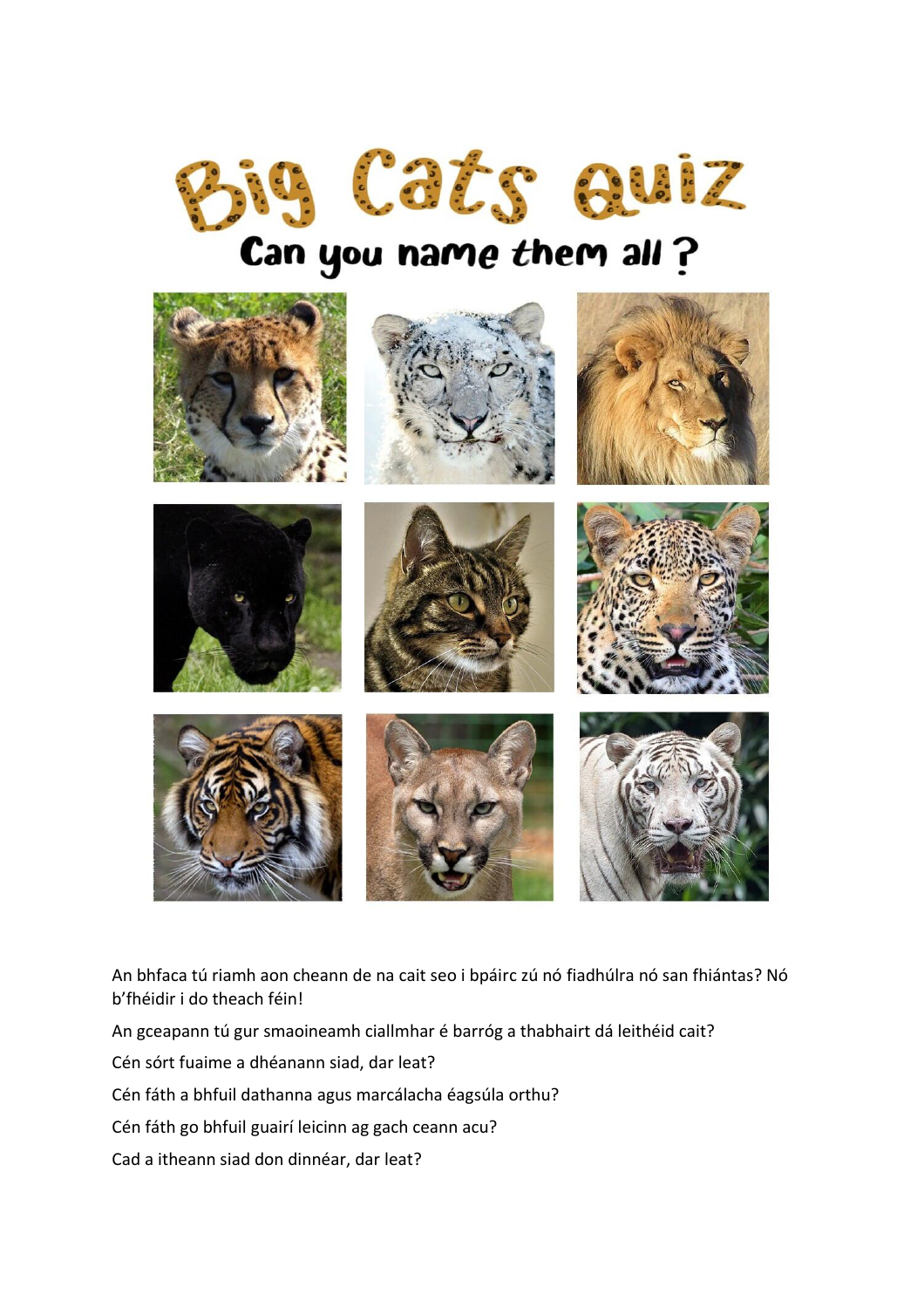Cad iad na tíortha ina gcónaíonn siad, dar leat? Cé acu an ceann is scanrúla? Cén ceann is fearr leat?

#### **Zú Taos Salainn**

Déanaimis ár ndeilbh ainmhithe féin a dhéanamh as taos salainn. Is éasca taos salainn a dhéanamh as na hábhair atá agat sa bhaile. D'fhéadfása dealbh a dhéanamh den chat mór is fearr leat!

#### **Oideas:**

1 chupán/250g plúr bán 1/2 cupán/125g salann 1/2 cupán uisce/thart ar 125ml



#### **Na céimeanna:**

- 1. Agus duine fásta ag cabhrú leat, déan an t-oigheann a théamh go dtí an leibhéal is ísle dó agus líneáil tráidire bácála le pár bácála.
- 2. Measc an plúr agus an salann le chéile i mbabhla mór. Cuir an t-uisce leis agus corraigh é go dtí go dtagann sé le chéile i liathróid.
- 3. Aistrigh an taos go dromchla oibre plúraithe agus déan á chruthú de réir an mhúnla atá roghnaithe agat. Maidir leis an gcleachtadh seo táimid ag déanamh ainmhithe, ach is féidir leat á rolladh amach agus cruthanna, uimhreacha nó litreacha a ghearradh amach ag baint úsáide as gearrthóirí brioscaí; nó múnla a dhéanamh pé cineál ar bith ar féidir leat smaoineamh air.
- 4. Cuir na hearraí críochnaithe ar an tráidire bácála líneáilte agus iarr ar an duine fásta atá ag cabhrú leat iad a mbácáil ar feadh 3 uair an chloig nó go dtí go mbhfuil siad crua.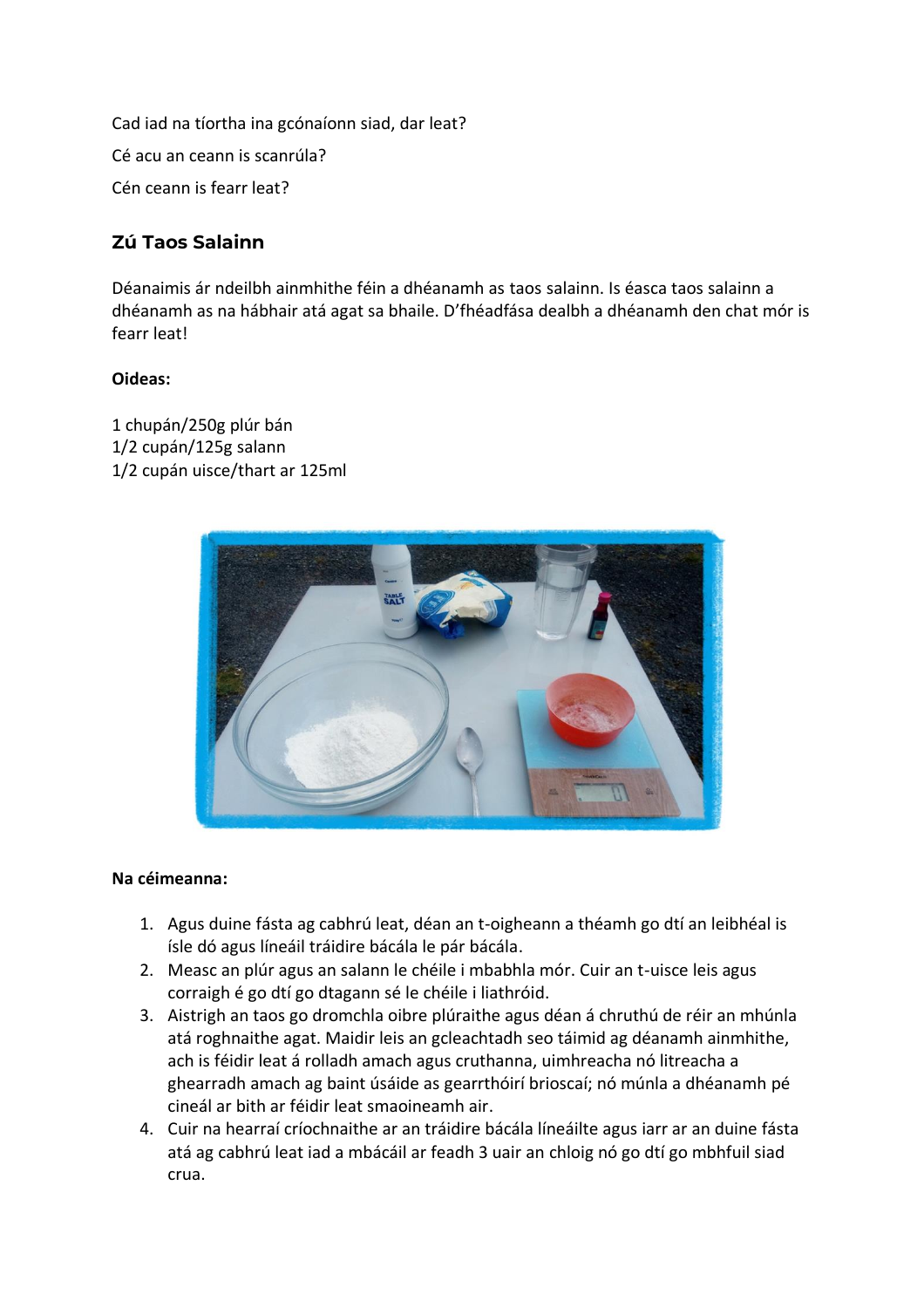- 5. Fág ag fuarú iad agus, nuair a bhíonn siad réidh, déan iad a mhaisiú le péint nó le marcóirí póstaeir.
- 6. Nuair a bheidh sé críochnaithe agat, d'fhéadfá grianghraif de do chuid ainmhithe a thógáil amuigh faoin aer san fhiáine. Bain taitneamh as!

Rogha: d'fhéadfá cóta vearnais a phéinteáil os cionn na péinte triomaithe chun an dath a dhéanamh níos buaine.